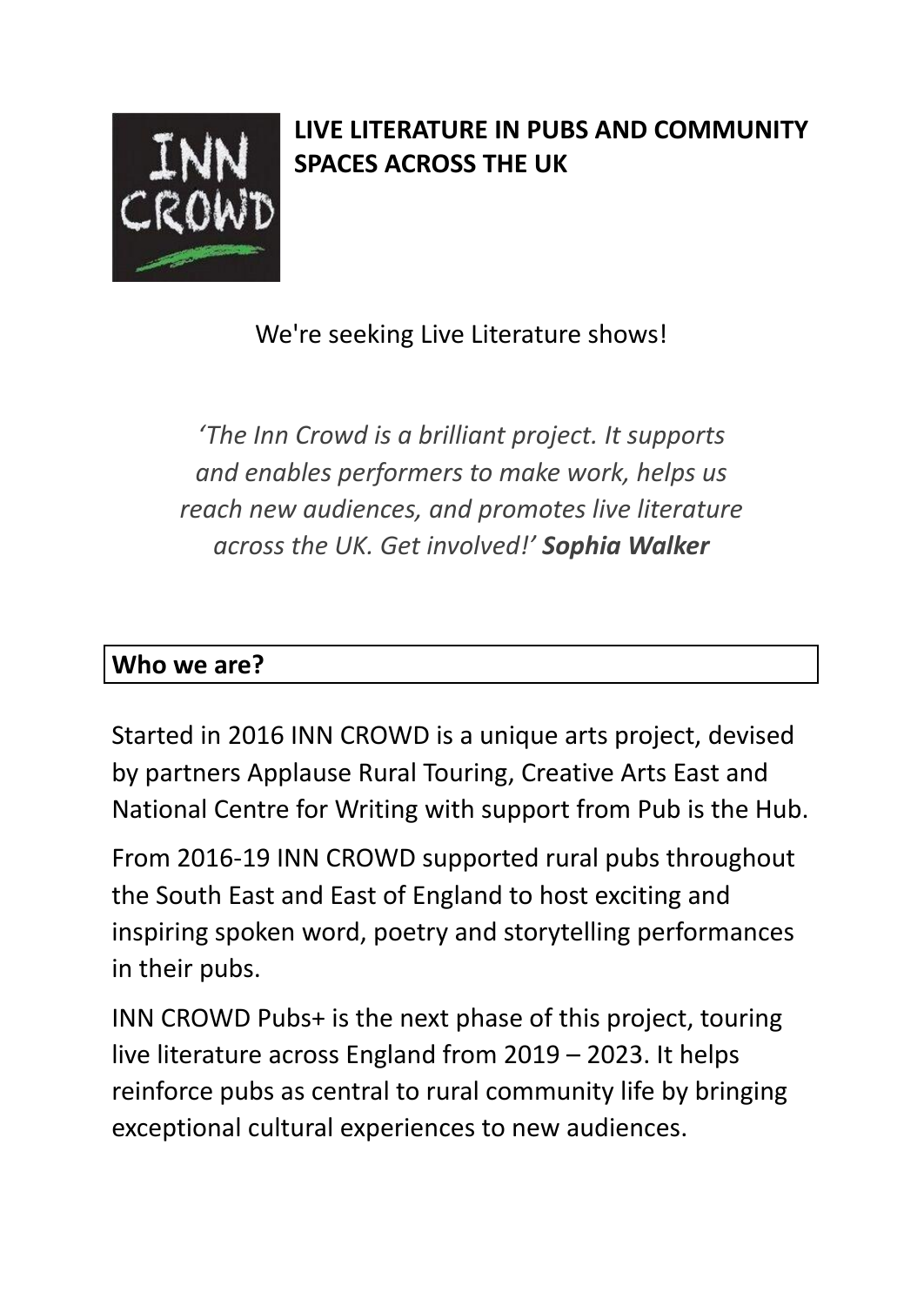Since 2016 INN CROWD has worked with 301 pubs across England, supporting over 90 artists to reach an audience of over 58,000.

For more details about INN CROWD, visit [www.inncrowd.org.uk](http://www.inncrowd.org.uk)

#### **What do we offer?**

We are looking to support Ready-to-go Shows: Shows that already exist and would not require additional funding to render them suitable for Pub touring.

As rural touring specialists we are continuously developing new networks of performance spaces and working with promoters to pitch your shows to pubs. We manage the logistics of booking shows for you.

We offer a standard fee of £400 per performance (to include all VAT, travel costs, equipment hire, accommodation and other expenses). There is a £50 supplementary fee offered to all performances more than 100 miles from the performers house.

Artists or companies taking part in INN CROWD can expect to be booked for an average of ten performances. We would anticipate that roughly 60% of performances will take place in the following regions: Cambridgeshire East Sussex, Kent, Norfolk, Suffolk, West Sussex; the other 40% may be spread around the rest of England.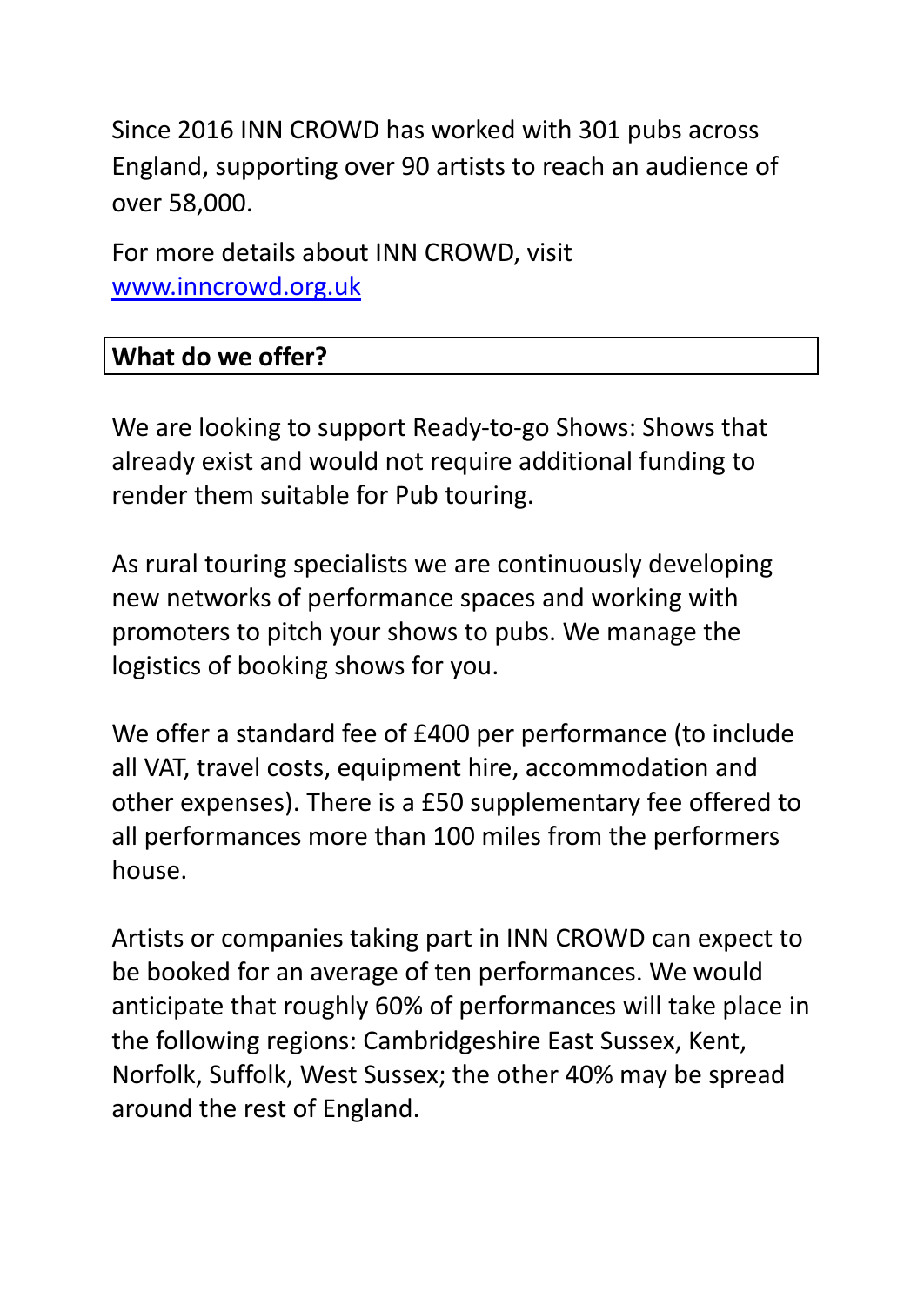(Please note that these figures are averages – each booking is made by the pub and INN CROWD cannot guarantee any bookings.)

#### **What are we looking for?**

## **We particularly welcome applications from diverse artists, particularly people of colour and those with a disability.**

To help you consider whether your performance might be suitable for a rural pub tour, some of the criteria we look for in a show are:

## **Suitability for rural pub spaces – tech and performance considerations**

- Rural pubs are often old buildings, full of nooks and crannies but without open performance spaces. Sight-lines can be obstructed by load-bearing pillars or the layout may mean some in the audience are able to hear but can't directly see a performer. Lack of a raised stage or tiered seating means audiences cannot always see a performer if they are not standing up. For these reasons we do not accept shows which include significant physical theatre, clowning, or any projection. The voice and the words spoken must be the core of any INN CROWD show we commission.
- Performance space can sometimes be little more than the corner of a bar. For this reason shows have to be performable in as little as 1.5m x 1.5m, though often there will be more space than that.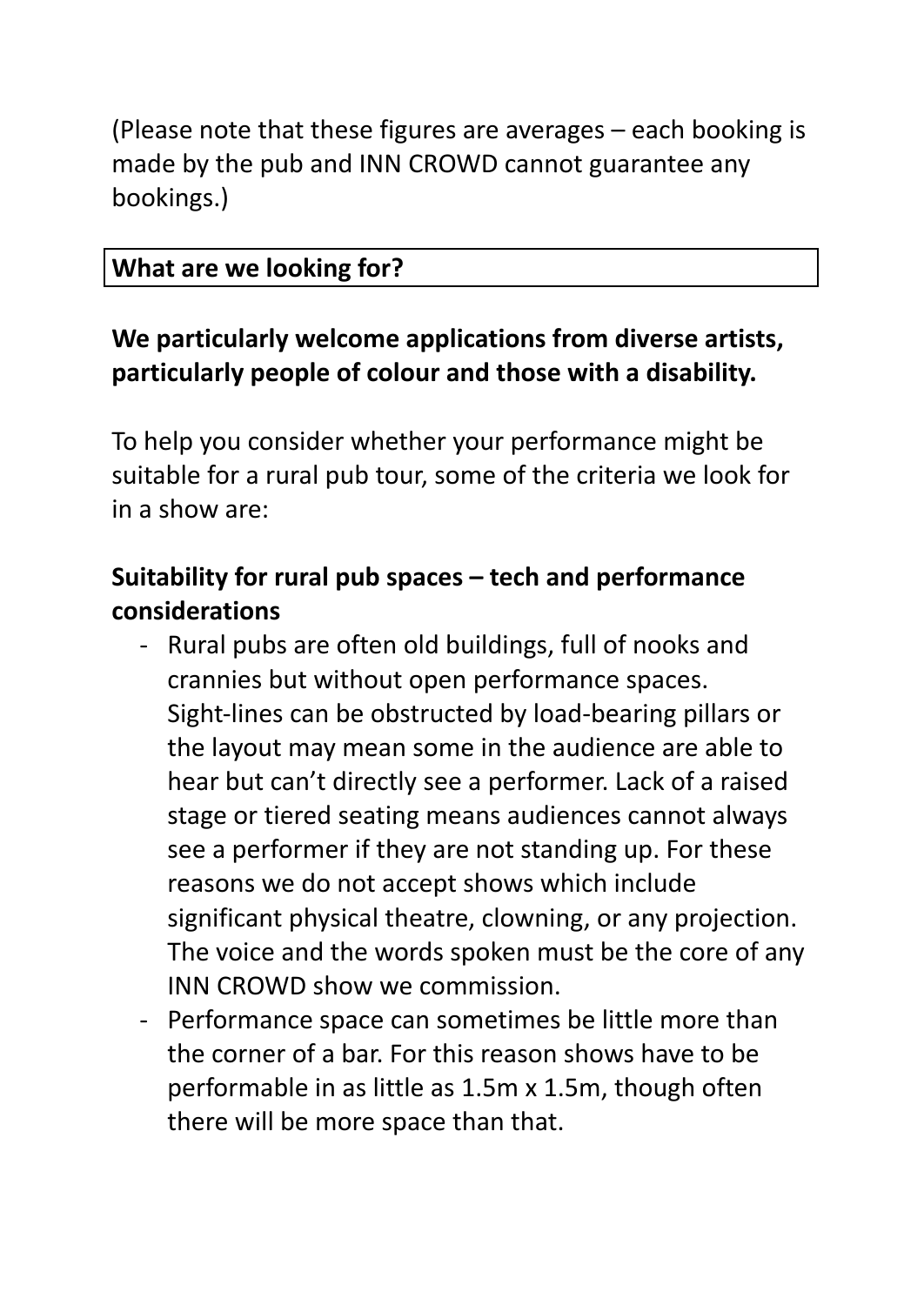- We have found that solo pieces that tell a story with a single voice/point of view often work best for pub spaces as do performance poetry. Theatre, dialogue and multiple characters can be harder to convey in pub spaces
- Our pubs like to make an evening of attending a show. They may like an interval for drinks or food. Shows should thus be flexible enough to add an interval should the venue request one.

### **Suitability for rural pub audiences – content considerations**

- Rural pubs are open community spaces. Audiences may have booked a ticket for shows, but there will be people walking in without any knowledge of a show taking place. For this reason we do not accept shows which contain significant swearing, vulgarity, or adult content.
- Background noise and distractions are inevitable in rural pub spaces. It can be difficult for audiences to immerse themselves in a quiet, attention-demanding show. We find that the shows that work best are up-beat and easy to engage with.
- Audiences come to pubs for a good night out. While we welcome proposals featuring any content, we encourage performers to break up serious subjects with humour. The general ambiance that works best is one of light-hearted and engaging storytelling.
- Rural pubs tend to attract an older clientele, often less willing to engage with audience involvement/participation than younger, urban audiences. Shows that include audience participation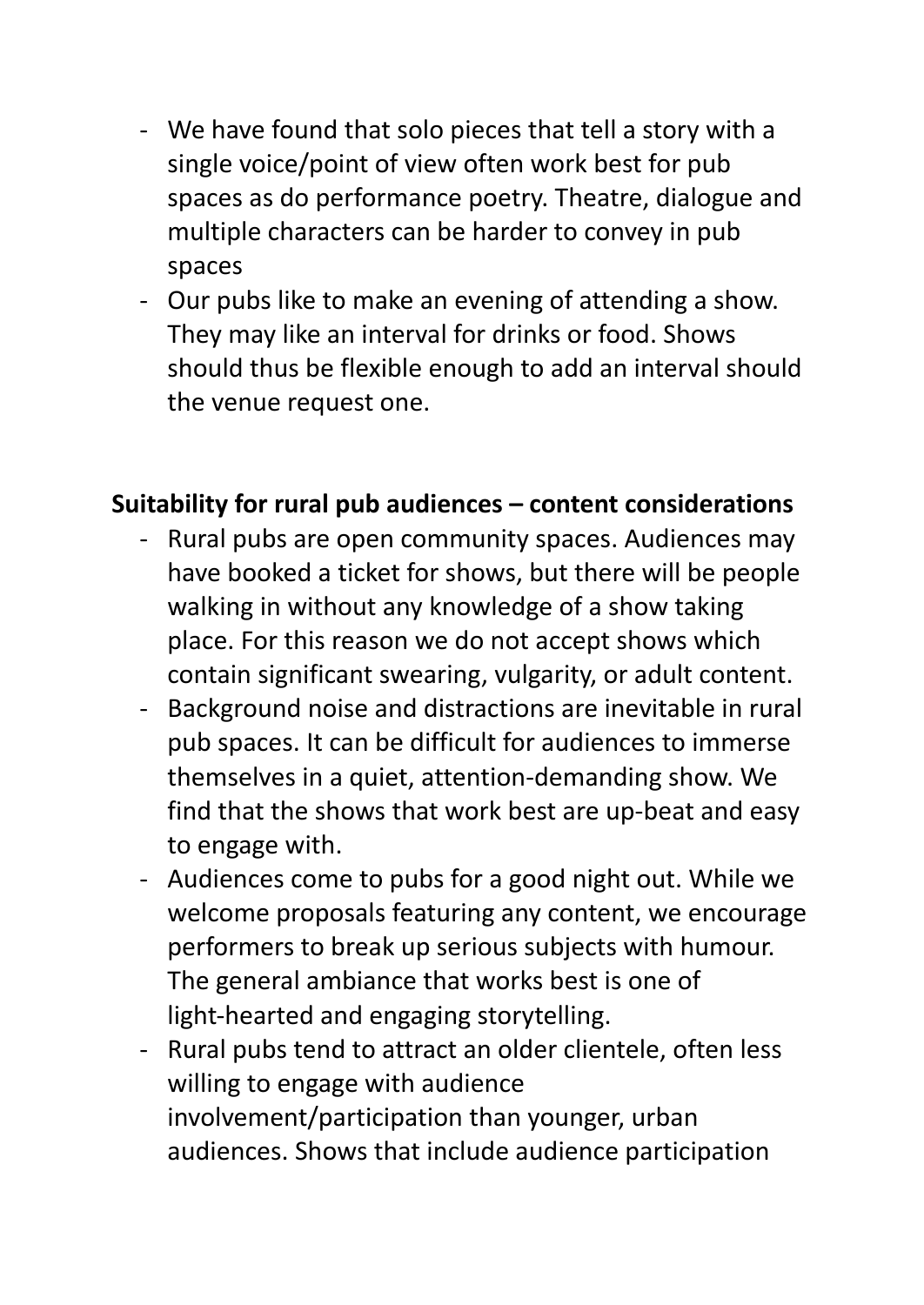can work, but we tend to find that audiences will respond better to group engagement (collective singing of a song, for instance) than being put on the spot and asked to do something individually.

- Audiences in rural pubs generally tend to be more socially conservative than audiences in urban areas. For this reason, we are unlikely to commission salacious cabaret or overtly political work. No subject is off-limits and we actively welcome socially diverse applications, but artists should be aware that their show will be more effective if the message is delivered lightly.
- Pubs are always keen to book shows that respond to topical themes that they already interact with as a part of their business calendar; you may choose to think about this when constructing you ideas. In 2022 and 2023 *some* of the themes that we think will be popular with pubs include the Queen's Platinum Jubilee and the Commonwealth Games in Birmingham.

### **Suitability of Performer – artist considerations**

- Rural pubs can be lively venues, with food and drink service taking place, as well as talk from people who aren't engaging with the show. Artists need to be comfortable projecting their voice or speaking at a volume that can stand up to a live pub setting.
- Although rare, heckling or other unwanted interruptions are possible in pub spaces. Artists need to be robust and confident enough to cope with this atmosphere.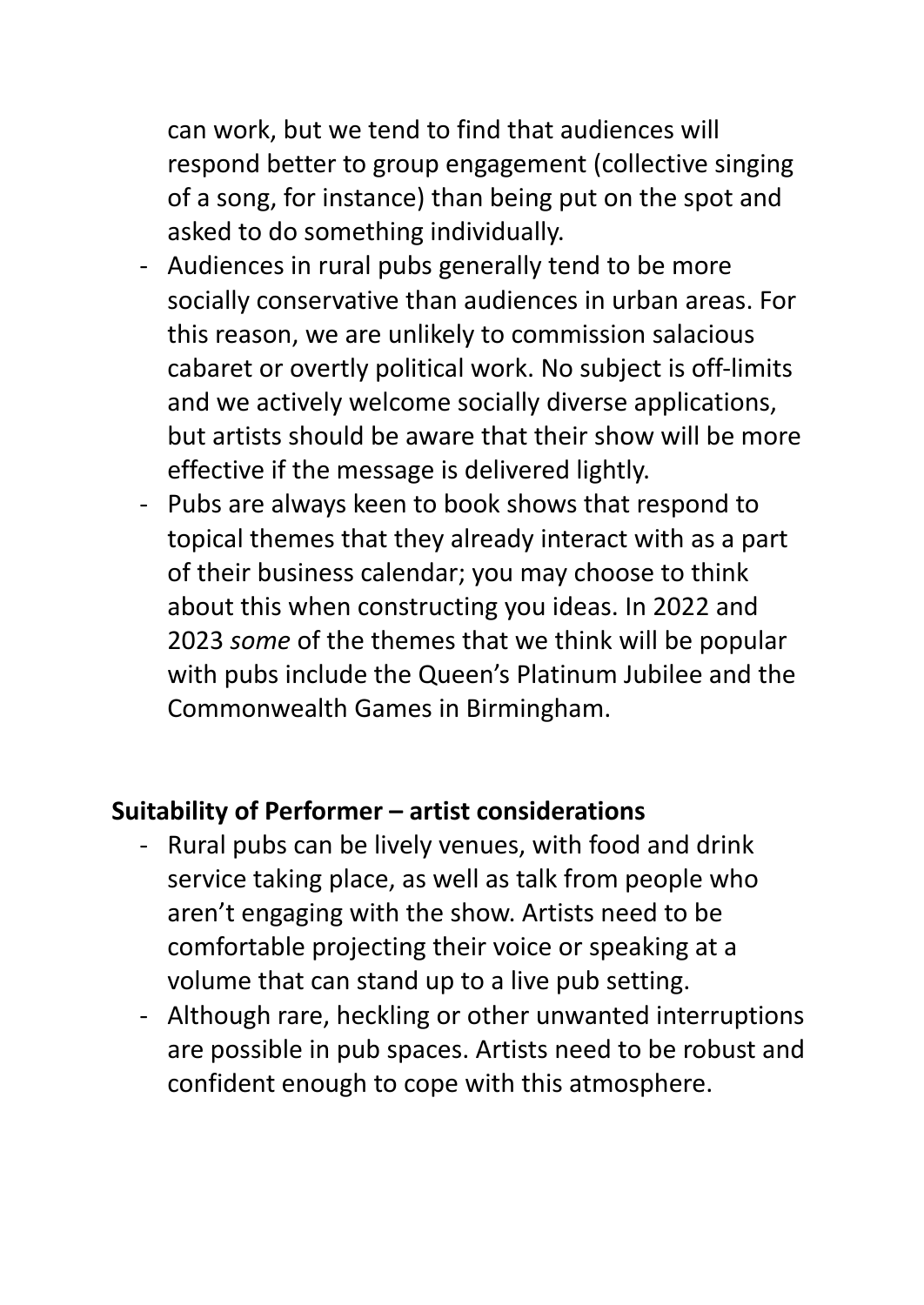### **Suitability as Live Literature – artform considerations**

INN CROWD is a project supporting live literature. This can include elements of theatre, poetry, spoken word, storytelling, or literary adaptation. The starting point for performances considered for INN CROWD must be a written or composed text. While there is cross-over between live literature and stand-up comedy, shows will only be considered if they fulfil at least two of the following criteria for live literature.

- Do you define the show as live literature, spoken word, performed poetry, or storytelling?
- Does the show feature new writing?
- Does your show respond to an existing (non-play) text in a way that increases engagement with or places focus on that original text?

#### **In summary, we look for shows that:**

- Tell a compelling narrative that is engaging and relatively easy to follow;
- Are well written and literature focused;
- Treat subjects lightly and with humour.

#### **What do we expect from selected shows?**

Artists will:

ensure robust and effective communication with INN CROWD to ensure a timely response to proposed bookings. We prefer direct communication with artists around the booking of shows, to ensure the right fit for each venue.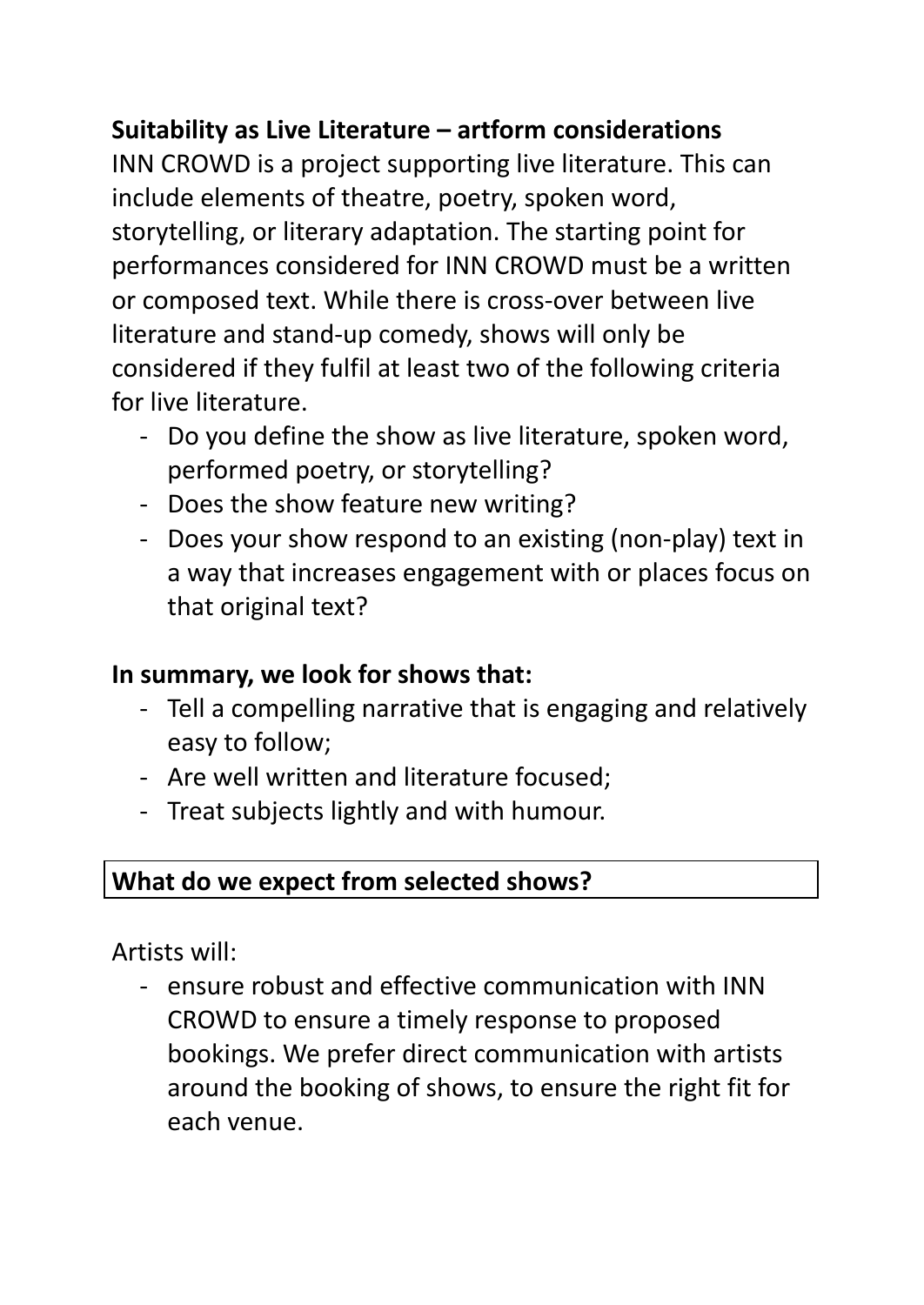## **What are you looking for in my application?**

When reading applications, we are looking to be:

- Excited by an artistic proposal.
- Confident that performers understand the challenges of rural pub touring, are excited by the opportunities, and are happy to work in collaboration with the INN CROWD Consortium to bring the show to audiences across the UK.
- See evidence (ideally video) of your work.

### **When should my show be ready for touring?**

We would like your show to be ready to begin touring in August 2022. (We understand that many performers will not be available in August/September due to other commitments in Edinburgh – do not worry, we can take a break from booking your show for that month).

If you aren't able to manage these timelines, please continue to apply and contact TBC to discuss a timeline that works for you.

### **What is the application deadline?**

### **By end of day Sunday 3rd July 2022**

#### **How to Apply**